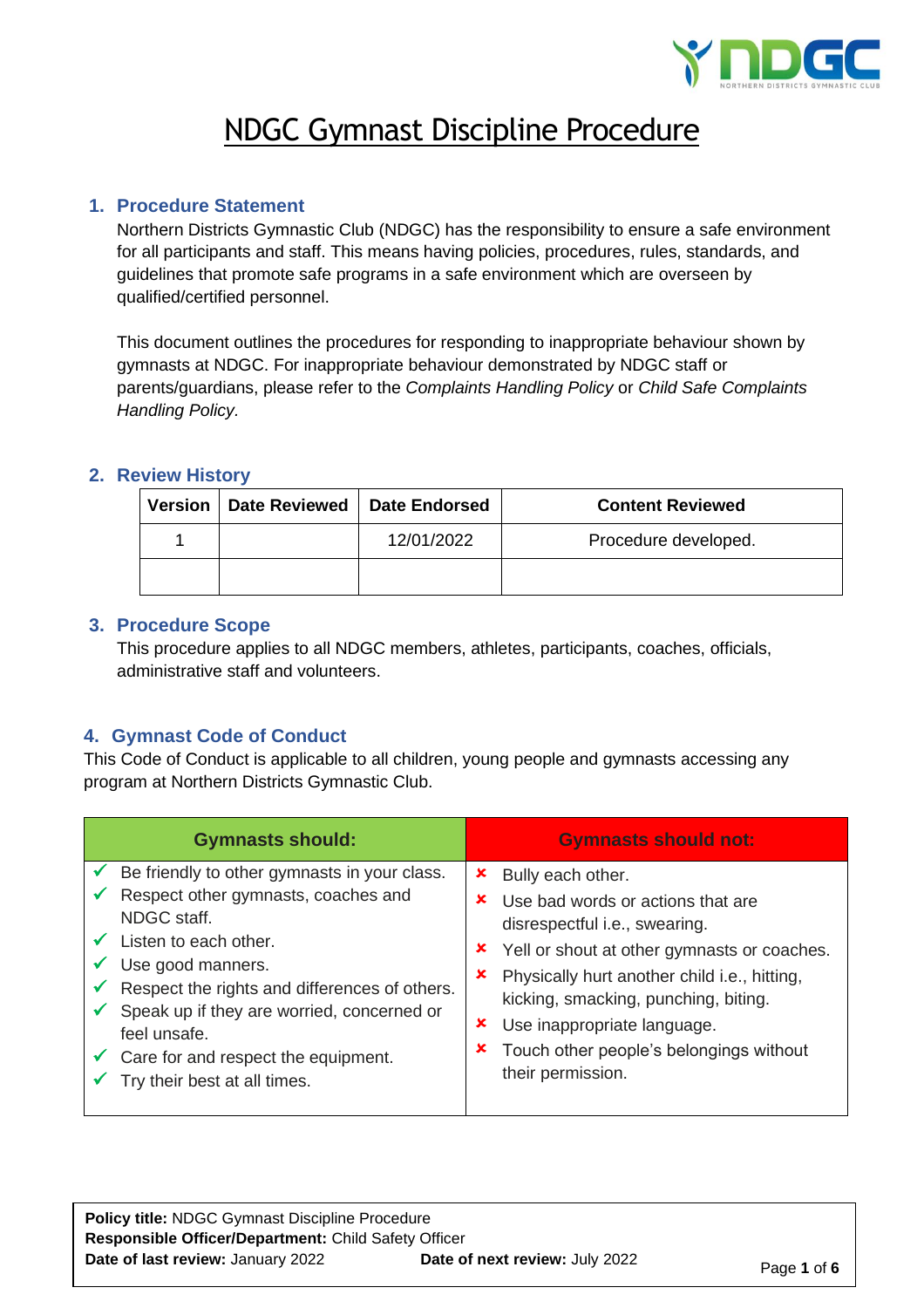

#### **5. Procedure for inappropriate behaviour shown by a gymnast Flowchart**

Gymnast displays inappropriate behaviour during training, a competition or event (such as being persistently disruptive, displaying dangerous behaviour, or not following NDGC's Gymnast Code of Conduct).

#### **Step 1 – Verbal Warnings**

First occasion: Verbal warning is provided explaining the behaviour and why it needs to stop.

Second occasion: On the second occasion, the gymnast will be asked to sit out. The coach must inform the parent why the gymnast had to sit out.

Third occasion: On the third occasion, the gymnasts' parents will be called and asked to collect the gymnast. Record the warning on the roll.

#### **Step 2 – Written Warning**

If there is repeated inappropriate behaviour by a gymnast where a recorded verbal warning has already been given in the previous 3 months, or an offence is serious, the coach/gymsport program manager will issue a written warning to the gymnast.

#### **Step 3 – Final Written Warning**

A final written warning issued to the gymnast by the Gymsport Program Manager if the gymnast has failed to improve their behaviour in the required timeframe, or if the misconduct is extremely serious.

#### **Step 4 – Suspension or Expulsion**

Suspension or expulsion from NDGC may result if the gymnast's behaviour is still unsatisfactory or there is gross misconduct (such as aggressive or abusing behaviour, dishonestly, bringing NDGC into disrepute or a serious breach of NDGC Child Safe Policy).

**Policy title:** NDGC Gymnast Discipline Procedure **Responsible Officer/Department:** Child Safety Officer **Date of last review:** January 2022 **Date of next review:** July 2022 **Page 2 of 6**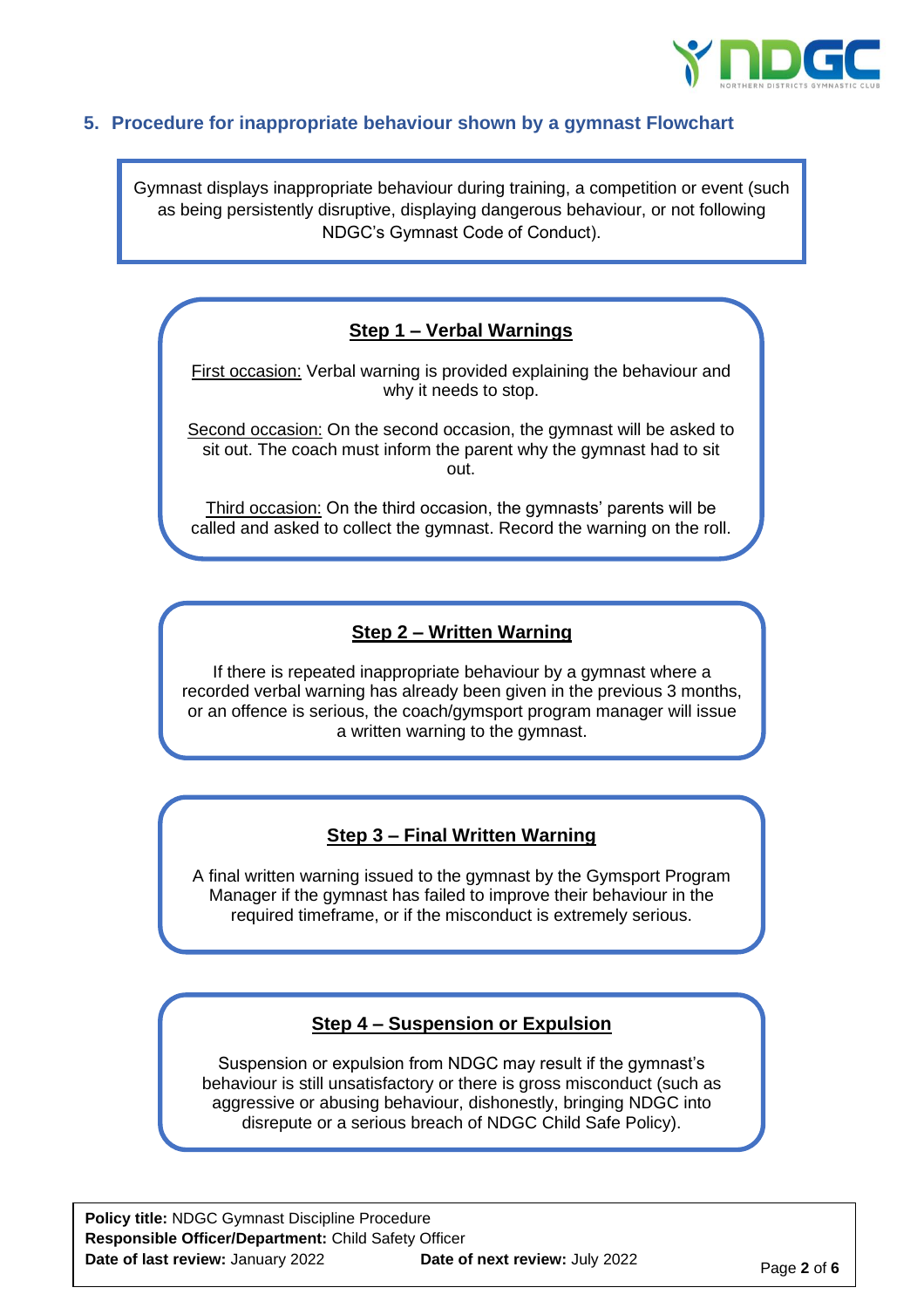

#### **6. Procedure for inappropriate behaviour shown by a gymnast**

#### 6.1.Step 1 – Verbal Warning

If a coach or staff member feels a gymnast has displayed inappropriate behaviour during training, a competition or event (such as being persistently disruptive, displaying dangerous behaviour, or not following NDGC's Gymnast Code of Conduct), they will be given a verbal warning stating what behaviour needs to stop, and why.

On the second occasion, the gymnast will be asked to sit to the side of the session for a length of time deemed appropriate by the coach or staff member. The coach or staff member is responsible for explaining to the gymnast why they have been told to sit out. The coach or staff member must inform the parent/guardian at the conclusion of the session, why the gymnast was sat out.

On the third occasion, the gymnasts' parents will be called and asked to collect the gymnast. The coach will record the verbal warning on the attendance roll and discuss with the parent/guardian the behaviours which must be improved. The coach must also record the inappropriate behaviour on the *NDGC Incident Report Form (Appendix A)* and provide to NDGC Management.

#### 6.2.Step 2 – Written Warning

If there is repeated inappropriate behaviour by a gymnast where a recorded verbal warning has already been given in the previous 3 months, or an offence is serious, the coach/gymsport program manager will issue a written warning to the gymnast after approval from the Competitive Prorams Manager. If a written warning is issued, NDGC Management must be notified immediately. The written warning should be issued to the gymnast within 10 working days of the incident and must include the following:

- Date of inappropriate behaviour
- Factual description if the incident
- The coach/staff members initial response at the time of the incident
- Effect of the inappropriate behaviour on the gymnast, other gymnast and coach (if relevant)
- Any other relevant points
- Actions for improvements and time frame
- Any responses from the gymnast at the time of the incident.

The Gymsport Program Manager and Coach will meet with the parents and gymnast to discuss the warning and behaviour improvements required. A copy of the written warning must be provided to NDGC Management.

#### 6.3.Step 3 – Final Written Warning

A final written warning issued to the gymnast by the Gymsport Program Manager if the gymnast has failed to improve their behaviour in the required timeframe, or if the misconduct is extremely serious. The format for the final written warning is the same as the previous written warning. NDGC Management must be informed immediately, and a copy provided to them.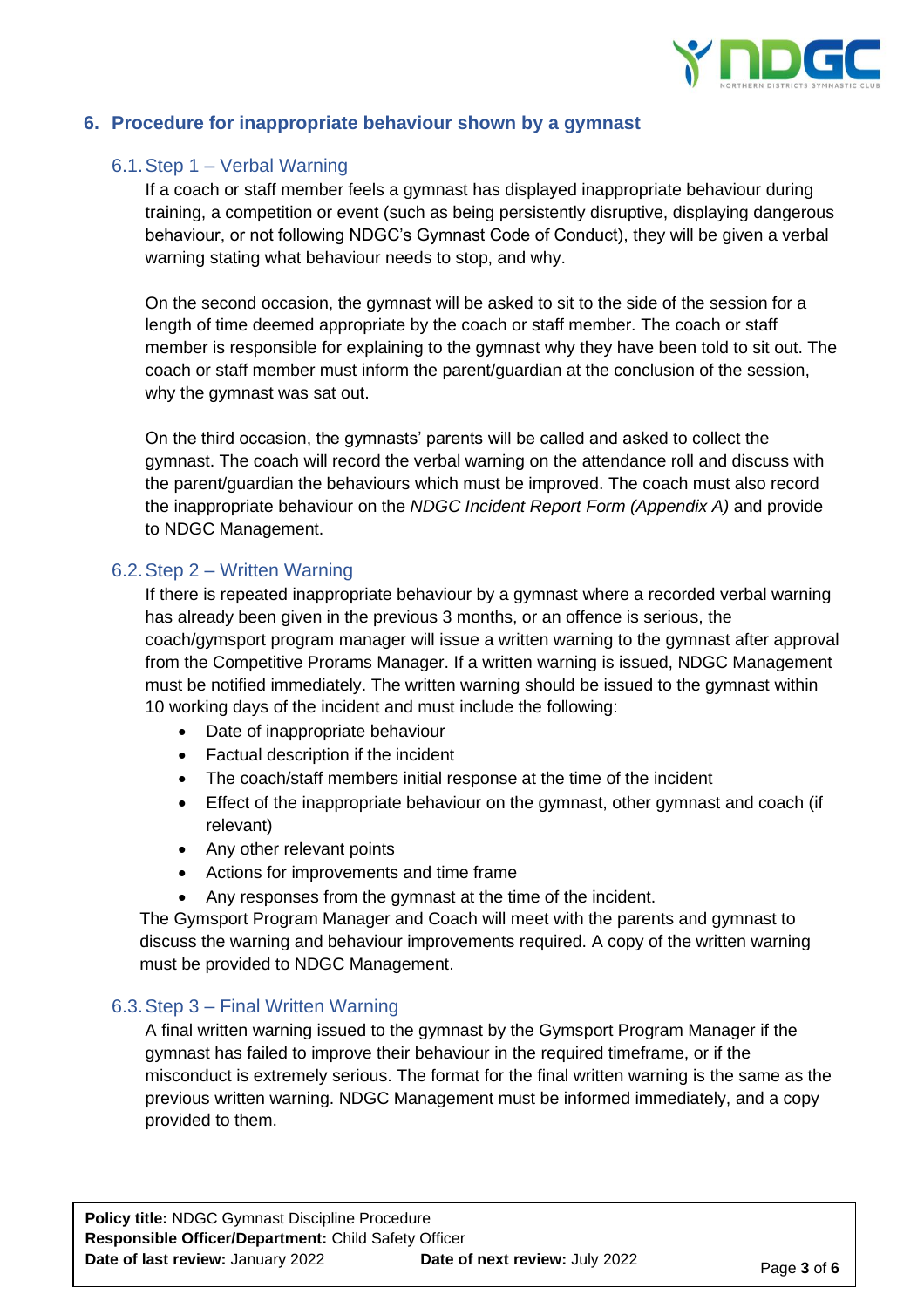

## 6.4.Step 4 – Suspension or Expulsion

Suspension or expulsion from NDGC may result if the gymnast's behaviour is still unsatisfactory or there is gross misconduct (such as aggressive or abusing behaviour, dishonestly, bringing NDGC into disrepute or a serious breach of NDGC Child Safe Policy). The decision to suspend or expel any member from NDGC will be made by a Disciplinary Committee (minimum of 3 people) which will consist of the following personnel:

- Gymsport Program Manager
- Child Safety Officer
- 1x Member of the NDGC Leadership Team

Gymnastics Western Australia will be notified of any gymnast who is suspended or expelled from NDGC.

#### 6.5.Appeals

A gymnast, their parent or guardian may make a written appeal against any written warnings, suspension or expulsion within 14 working days. The appeal should be in writing to NDGC's Child Safety Officer. Any appeal which is received, will be discussed with Gymnastics Western Australia for their input. The appeals decision will be final and communicated in writing to the appealing gymnast within seven working days of the decision.

#### **7. Record keeping**

NDGC keeps complete and accurate records of all incidents, responses and decision-making relevant to any incidents for a minimum of seven years, except for child safety related records which are stored for minimum of 40 years.

NDGC ensures that all records are:

- Maintained appropriately in a clear, logical and secure manner
- Dealt with in accordance with the relevant law or policy such as the Privacy Act 1988 (Cth)
- Preserved in a suitable physical and/or digital environment that ensures records are not subject to degradation, loss, alteration, corruption or deletion
- All documents are retained for minimum seven years, except for child safety related records which are stored for minimum of 40 years.
- Secure from unauthorised access
- Stored securely in a locked filing cabinet (physical records)
- Stored in a password-protected file (digital records)
- Available for individuals who have a right to access records which contain their personal information.

#### **8. Additions and Changes to Procedure**

Recommended changes to this procedure may be submitted to NDGC for consideration. Management will review the recommendations and make changes to this procedure if necessary. Should changes be accepted, the procedure would be updated, dated and circulated.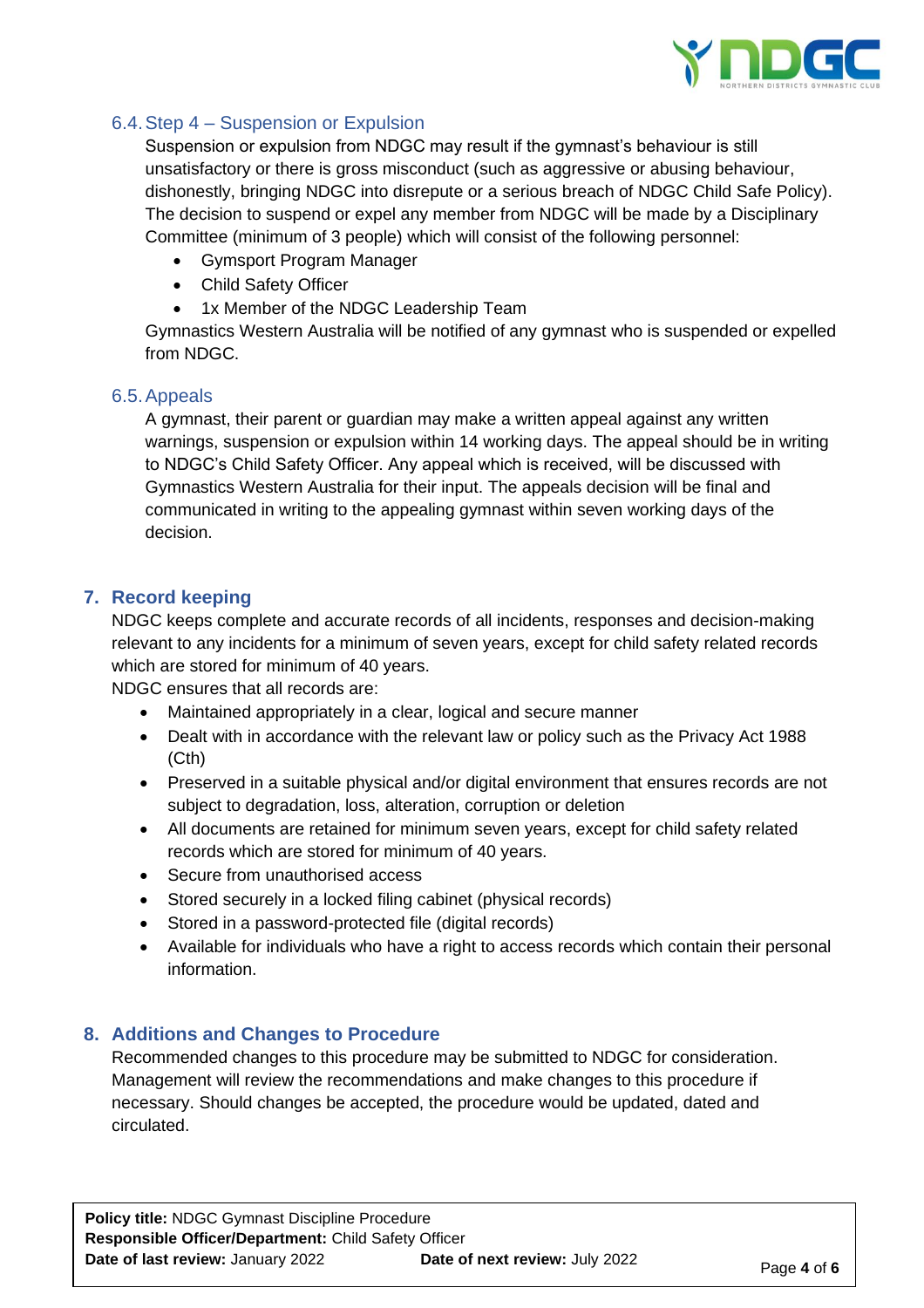

### **9. Confidentiality and Reporting**

Breaches of this procedure must be reported to NDGC within 14 days of any occurrence. Breaches of this procedure must be kept confidential and disclosure to any third party beyond NDGC management is not permitted.